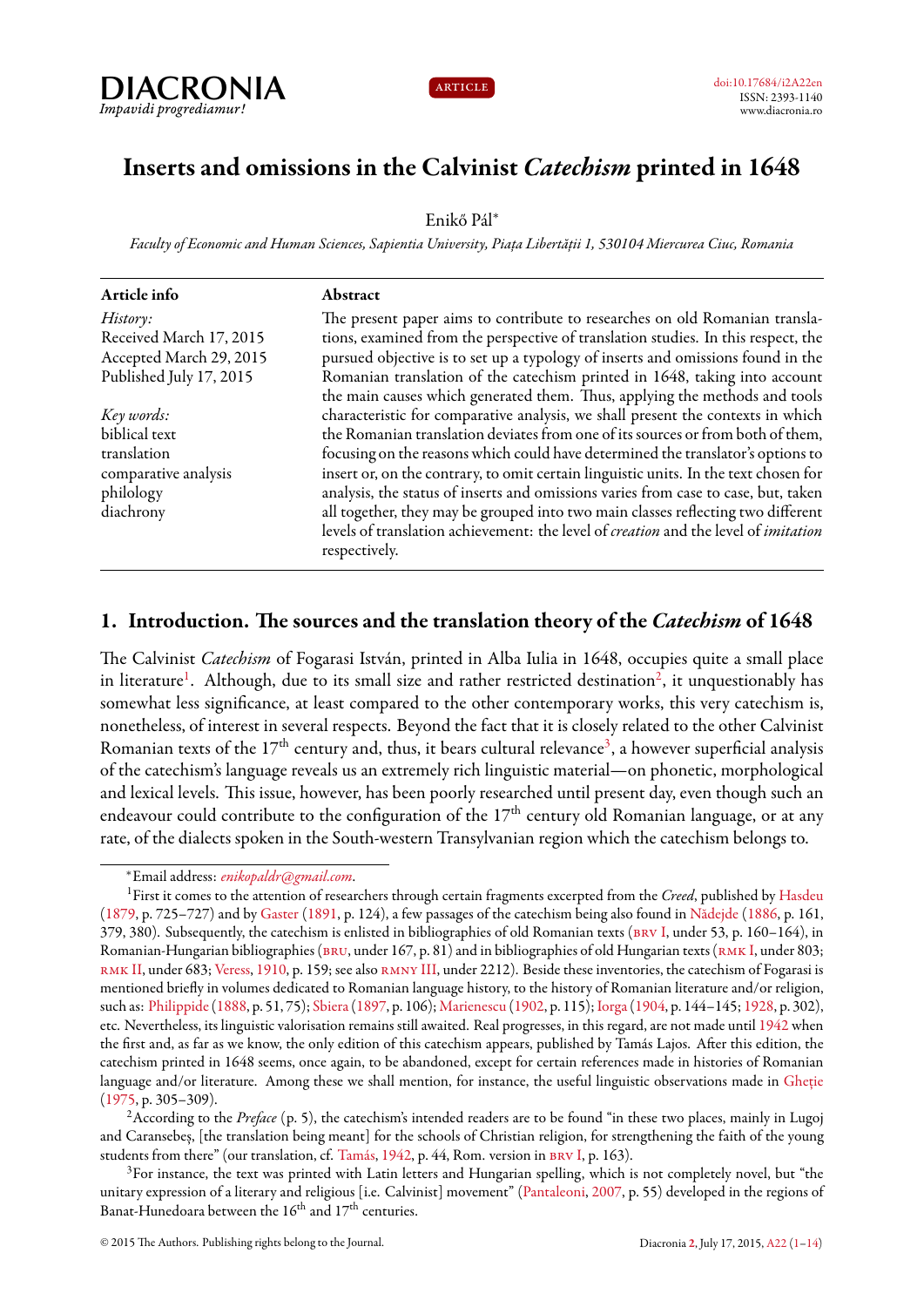But beyond its dialectological resourcefulness and potentiality, the catechism printed in 1648 is also remarkable for its richness in material for translation studies. As a matter of fact, a great part of the linguistic peculiarities which characterize this text derive, directly or indirectly, precisely from the fact that it is a translation. Moreover, beside the general issues encountered in case of any translation, this text bears certain specific problems due to the fact that it is the product resulted from the direct translation of a bilingual source-text. We do not intend to insist on the differences between translations based on two or more sources and translations carried out by rendering only one source-text (see also [Arvinte &](#page-13-18) [Gafton,](#page-13-18) [2007](#page-13-18), p. 27). We shall remark, however, that, in a case like Fogarasi's translation, not only the polyvalence of the undertaken endeavour (i.e. the translation act itself, both on the level of the sourcetext's comprehension/interpretation and on the level of the target-text's production) increases, but also the complexity of the end product (i.e. the translated text).

The source-text of Fogarasi's translation is a Latin-Hungarian version of the Heidelberg catechism. This bilingual version, entitled*Catechismus Religionis Christianæ*, had several editions, like the 1636, 1639, 1643, 1647 editions and other subsequent editions. Fogarasi's translation is most probably based on the 1643 or on the 1647 edition, less possibly on the 1639 edition (see also [Tamás](#page-13-15), [1942,](#page-13-15) p. 11, 129). As a matter of fact, the 1639, 1643 and 1647 editions—the latter one being an accurate reprint of the previous editions (cf. RMNY III, under 2167, RMK II, under 672, RMK I, under 790)—are almost identical, which makes the unequivocal identification of the source-edition used by Fogarasi quite difficult $^4$  $^4$ . There are two important evidences which sustain the fact that the Romanian translation was made based on the Latin-Hungarian source-text: a formal evidence regarding text composition, since both the Romanian and the Latin-Hungarian versions contain 77 questions and answers; and a stylistic evidence consisting of numerous Hungarian loanwords, including bookish ones, directly borrowed from the source-text, and of a series of linguistic calques by means of which Fogarasi renders the Hungarian source.

As might be expected, the Romanian text does not reproduce exactly and integrally either the Latin or the Hungarian versions. The ways in which the two sources may be employed and combined are much more manifold. Thus, the Romanian translation has sections which are undeniably attributable to either the Hungarian or to the Latin version, but it also has passages which show a compilation of the two models or a release from both of them, the portion in question being constructed independently of the sources, bearing the personal contribution of the translator who, at times, exceeds the very duties of a translator,

<span id="page-1-0"></span><sup>4</sup>Certain differences may be found regarding the numbering of *Bible* quotes. For instance, under 12/8, Fogarasi makes reference to *Gen.* **2. v. 1**, whereas the 1639 and 1643 Latin-Hungarian editions make reference to *Gen.* **2. 17**. Similarly, under 12/18, Fogarasi mentions *Matt.* **6**, while the 1639 and 1643 editions recall *Matth.* **6. 12**. In a similar way, under 28/16, the Romanian text records only *Act.* **2.**, whereas the 1639 and 1643 register *Act.* **2. 39**. Another example is encountered under 16/3, where the quote is said to be from *Act.* **4. v. 13**, unlike the 1639 and 1647 Latin-Hungarian editions in which the quote is apparently from *Act.* **4. 12**. Similar to this is the numbering under 18/20, where the reference is made to *Luc.* **23. v. 13**, while the Latin and Hungarian texts from the 1639 and 1643 editions point to *Luc.* **23. v. 13. 14**. Another difference may be found under 29/12, where Fogarasi notes *Matt.* **20. v. 26. 27.** *1. Cor.* **10. v. 16**, whereas the 1639 and 1647 Latin-Hungarian versions record *Matth.* **26. v. 26. 27.** *1. Cor.* **10. 16**. Another divergence may be found under 16/19, where the passage brought to the readers' attention is *Rom.* **8**, while the Latin version in the 1643 edition notes *Rom.* **8. 34** and the Hungarian one records *Rom.* **8. 14**. Similarly, under 22/18, Fogarasi mentions *Matt.* **16. v. 19**, unlike the 1643 Latin and Hungarian versions which mention *Matth.* **16. 18**. In a similar way, under 39/7, Fogarasi records *Prov.* **30. v. 9**, while the 1639 and 1647 editions register *Prov.* **30. v. 8. 9.** (Latin version) and *Prov.* **30. 8. 9.** (Hungarian version). Likewise, under 39/15, the Romanian text quotes *Ephes.* **4. v. 24**, whereas the 1639 and 1647 Latin-Hungarian editions cite *Eph.* **4. 25**. Similarly, under 43/16, Fogarasi quotes *Psal.* **143**, unlike the 1639 and 1643 Latin-Hungarian editions which make reference to *Psal.* **143. 10**. Another difference is found under 45/4, where the Romanian text notes *Psal.* **143**, while the 1639 and 1643 editions record *Psal.* **143. 10** (Latin version) and *Psalm.* **143. 10** (Hungarian version). In such cases, however, it is quite difficult to draw unequivocal conclusions, since some of these differences might have been fairly due to the translators' inattention or possibly to misprints, especially taking into account that the quotes do not make reference to completely different passages and that the small differences which may be observed regard only the numbering of the cited verses. In some cases, the numbers themselves are easily mistakable; in other cases the more concise reference in the Romanian text may also be due to the translator's deliberate option to omit certain numbers, possibly pursuing text economy. Therefore, we believe that these differences alone can not be regarded as irrefutable evidence to indicate the use of the 1647 edition as source-edition.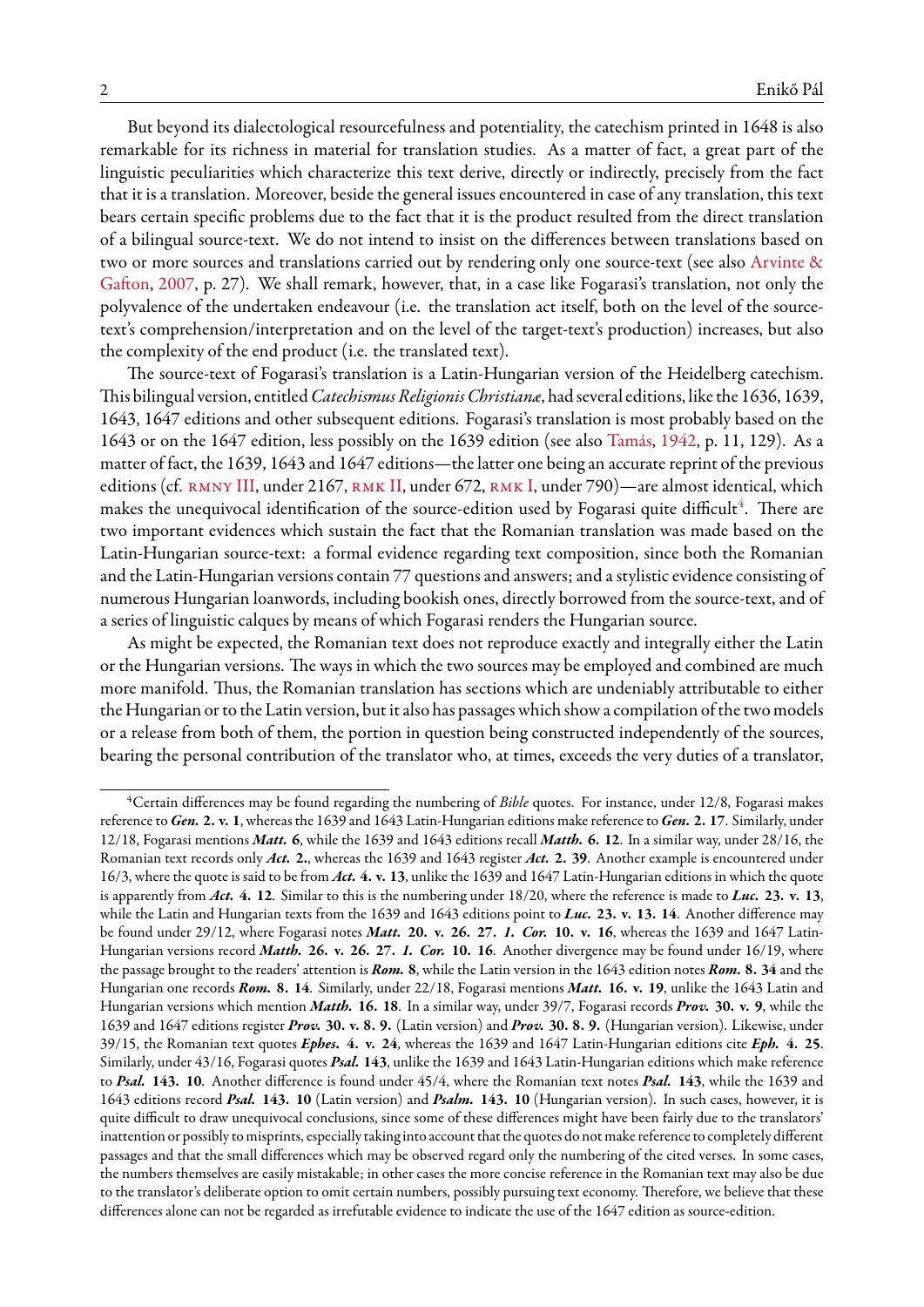in the strict sense of the word.

Despite all the possible solutions potentially offered by the existence of the two sources, taken as a whole, the Romanian text is rendered by the unequal contribution of the two source-texts, the Hungarian model being much more present in the final product of the translation than the Latin one. The fact that Fogarasi employs mainly the Hungarian source may be sustained by several "translation marks"<sup>[5](#page-2-0)</sup>, in other words by a series of signs which unquestionably indicate the use of the Hungarian model, since these elements of the Romanian text do not have correspondents in the Latin source, but they render exactly what appears in the Hungarian version. Such translation marks are: the bookish loanwords directly borrowed from the Hungarian source and the loan translations which appear as an immediate reply to the source-text, certain morpho-syntactic patterns which follow the Hungarian model, certain proper names and biblical quotes, as well as the inserts and omissions, the latter ones representing our main concern in what follows.

# **2. The status of inserts and omissions in Fogarasi's translation**

Following step by step the Romanian translation and the Hungarian version, on the one hand, and the Latin source, on the other hand, we encounter several situations in which Fogarasi inserts into his text or omits from it words, phrases or smaller passages as opposed to one of the source-texts or to both of them. Naturally, the function of these inserts and omissions varies from case to case. Thus, the inserts and omissions executed independently of the source-versions, for instance, may reflect that the Romanian translator assumes, in certain cases, roles which go beyond the translation act, becoming closer to an *act of creation*. Unlike these, the inserts and omissions carried out by Fogarasi and which are found in one of the source-texts too, but missing from the other one, may function as *translation marks*. Basically, the difference between these two categories of inserts and omissions refers, in the first case, to a momentary assumption of certain liberties, despite the formal and content restraints imposed by the sources and, in the second case, to the servility towards one of the models.

#### *2.1. Inserts and omissions rendered independently of the sources*

On the whole, Fogarasi's text may be placed somewhere between imitation and creation. On the microstructural level, however, both the former and the latter one may be found and distinguished quite obviously. The cases in which the Romanian translation belongs to the paradigm of creation may be illustrated, among other things, by the inserts and omissions executed independently of both the Hungarian and the Latin source-texts.

#### *2.1.1. Inserts placed independently of the sources*

In Fogarasi's translation, inserts are usually meant to provide clarifications regarding certain meanings encountered in the source-text, some of them being found in the context of certain loanwords of Hungarian origin. This is the case of the underlined (lexical) insert in: "semeliuri *sau obraze*" (14/12–13)<sup>[6](#page-2-1)</sup>, cf. Hung. *személyek*, cf. Lat. *personæ*. Here the Hungarian loanword of bookish origin *semeliuri* 'persons', borrowed directly from the Hungarian source (cf. Hung. *személyek* 'id.'), was probably regarded as being less familiar to the target audience of the catechism, which is why the translator introduces a clarifying passage. In a similar way, the underlined term in: "bătăi *sau bintetluială*" (12/2), cf. Hung. *büntetések*, cf. Lat. *pœnis*, functions as an insert with explicative purposes, but, this time, precisely the Hungarian loanword is the

<span id="page-2-0"></span><sup>5</sup>For the (linguistic) indicators which function as "translation marks", with a case study on *Palia* [*The Old Testament from Orăștie*] see [Arvinte & Gafton](#page-13-18) [\(2007,](#page-13-18) p. 52–188).

<span id="page-2-1"></span><sup>&</sup>lt;sup>6</sup>After each passage quoted here, we indicate in brackets the number of the page and row in which it appears in the catechism. In the edition of [Tamás](#page-13-15) [\(1942](#page-13-15)), the pages are not segmented into rows. Thus, the numbering of the rows belongs to us.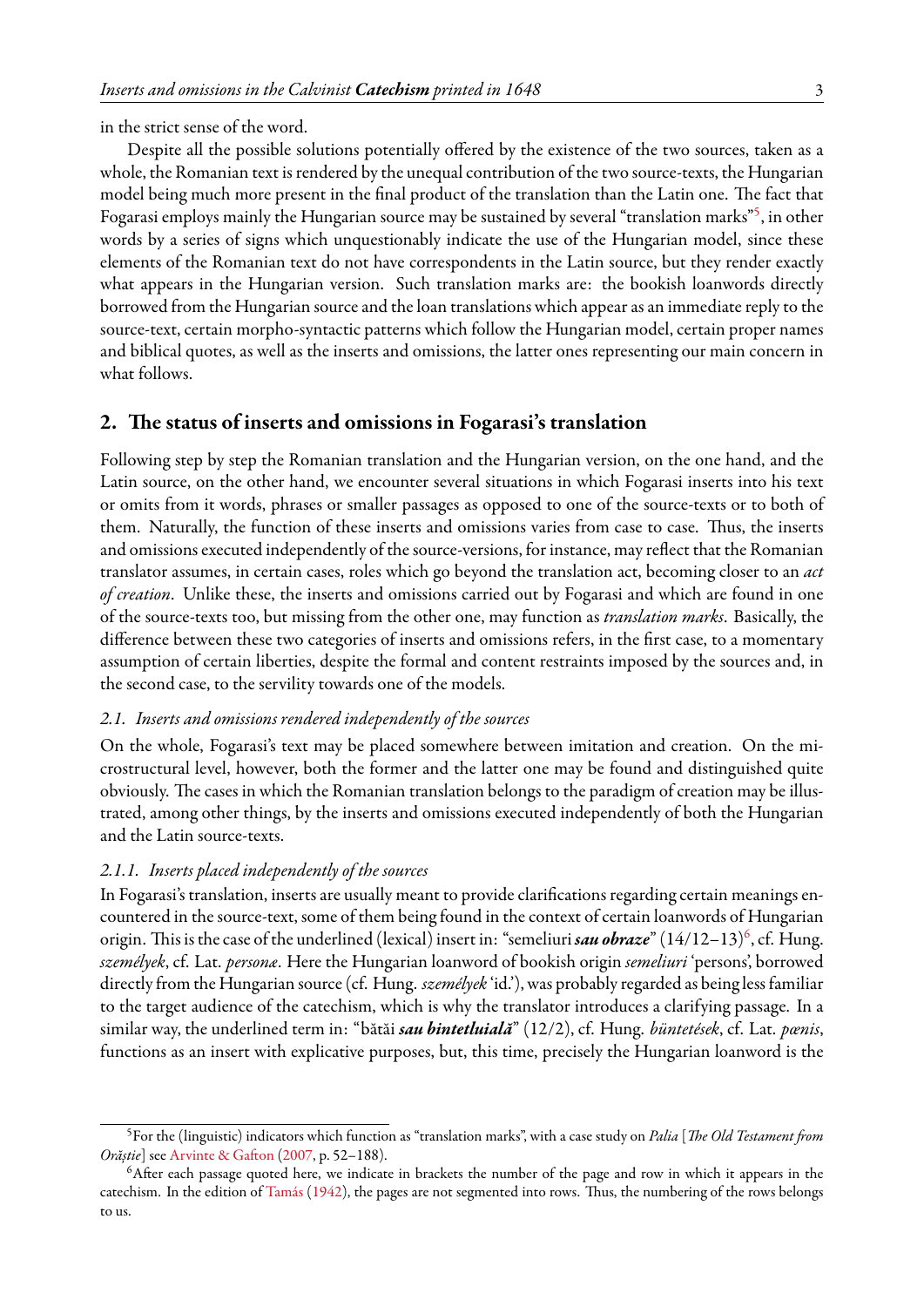one which is meant to clarify the meaning of the Rom. *bătaie* '(divine) punishment'[7](#page-3-0) , possibly calqued on Hungarian *büntetés* 'punishment'. Another loan translation of a Hungarian word is explained in the underlined insert in: "a ne ține *sau ne ispăsi*" (16/5–6), cf. Hung. *megtartatnunk*, cf. Lat. *servati*. Here the term of Slavic origin, introduced by Fogarasi, seems to be used as a clarifier to the meaning with which the Romanian verb *a (se) ține* 'to be redeemed' is loaded, as a result of calqueing on Hung. *megtart* 'to keep, to redeem'.

The insertion of a word or phrase into the Romanian translation reflects, on the one hand, the need for providing clarifications, explanations for the meaning of the terms employed by the translator, hence, being probably imposed by certain linguistic reasons, like in the examples given above. On the other hand, however, there are certain cases in which the insertion of additional terms, especially into the contexts in which they appear alongside their synonyms, is not motivated by purely linguistic reasons, since the words which these inserts accompany were perfectly functional and frequently used in the epoch and, therefore, they did not impose the addition of clarifying passages. Such situations are to be found in: "chemi *au numești*" (17/5), cf. Hung. *nevezed*, cf. Lat. *appellas*; "vestiți *sau pomeniți*" (30/4–5), cf. Hung. *hirdessétek*, cf. Lat. *annuntiate*; "certare *sau vrava* a Bisericii Sfînte" (30/24), cf. Hung. *fenyíték*, cf. Lat. *disciplina*; "să nu supere, *sau nu dosădească*" (39/3–4), cf. Hung. *meg ne nyomoritsa*, cf. Lat. *opprimat*; "Înălția*sau Măria* a lu Dumnedzeu din cer" (41/22–23), cf. Hung. *Istennek mennyei felsége*, cf. Lat. *cœlesti majestate Dei*; "fericăciune*sau lauda*" (45/23), cf. Hung. *dicsőség*, cf. Lat. *gloria*; "bintetluială de o vreme*sau trupească*" (12/3) (12/2–5), cf. Hung. *ideig való büntetésekre*, cf. Lat. *temporalibus pœnis*. In these cases, it is not excluded that the underlined inserts could (also) reflect the translator's attempts to nuance the utterance, the alternation of different equivalent lexemes pursuing stylistic purposes too.

The Romanian translation also records inserts which are not necessarily due to purely linguistic reasons, neither do they pursue stylistic purposes, but they rather reflect the translator's individual option for a more precise or complete utterance. For instance, there is a term introduced by Fogarasi, but absent from the Latin and Hungarian sources, in: "Trei sînt în cer... Tatăl, *Fiul*, sau cuvîntul, și Duhul Sfînt" (14/15–16), cf. Hung. "Hárman vagynak az égben… az Atya, az Ige, és a' Szent Lélek", cf. Lat. "Tres sunt qui in cœlo... Pater, Verbum, et Spiritus Sanctus". Similarly, at the end of the *Creed*, Fogarasi inserts the term *amen* 'so be it' (13/24) which is quite interesting, since this interjection does not appear either in the Latin text or in the Hungarian source in the given passage.

Beside these kinds of insertions, there are certain Hungarian or Latin text fragments incorporated in the Romanian translation, even in cases in which they are not present in the source-versions. These inserts show the translator's personal contribution. For instance, the Latin formula "Gloria Deo. Venia Reo", inserted into the end of the catechism (i.e. after the 77 questions and answers), is followed by the Hungarian formula "Dicsőség Istennek. Bocsánat a' bűnösnek" (46/9–10). Additionally, the end formulæ which conclude Fogarasi's translation are rendered in Hungarian: "Vége" (48/11) and in Latin: "Soli gratias tibi, o gratiose Deus" (48/12–13).

#### *2.1.2. Omissions executed independently of the sources*

There are also cases in which Fogarasi omits certain words which are present in both the Latin and the Hungarian sources. Such a situation is encountered in: "acel un Dumnedzeu de vecie" (14/13–14), cf. Hung. "amaz egy *igaz* örökké való Isten", cf. Lat. "unus ille *verus* et æternus Deus". In a similar way, the Romanian translator leaves out a term found in the Latin and Hungarian versions in: "El dă tutrora vieață și toate" (15/18–19), cf. Hung. "Ő ád mindeneknek életet *és lehelletet* és mindeneket", cf. Lat. "Ipse dat

<span id="page-3-0"></span><sup>7</sup> It is interesting that Fogarasi does not employ at all the noun *pedeapsă* 'punishment' or the verb *a pedepsi* 'to punish'. Throughout the text he uses its equivalents: the words *bintetluială* 'punishment' and *a bintetlui* 'to punish', which are of Hungarian origin, and the word *bătaie* 'punishment'. With the given meaning, the latter one is employed also in the catechism printed in 1656, being recorded in the same context as in Fogarasi's text: "a păți *bătae*și biciu" [\(Barițiu,](#page-13-19) [1879,](#page-13-19) p. 35). The same meaning is recorded for *bătaie* in other contexts too, occurring several times in the catechism of Fogarasi, like in: "nu va lăsa fără *bătaie*" (34/1–2), cf. Hung. *büntetés*, cf. Lat. *impunitum*, corresponding to the passage: "nu va lăsa... *necercatŭ*" from the other catechism [\(Barițiu](#page-13-19), [1879,](#page-13-19) p. 44).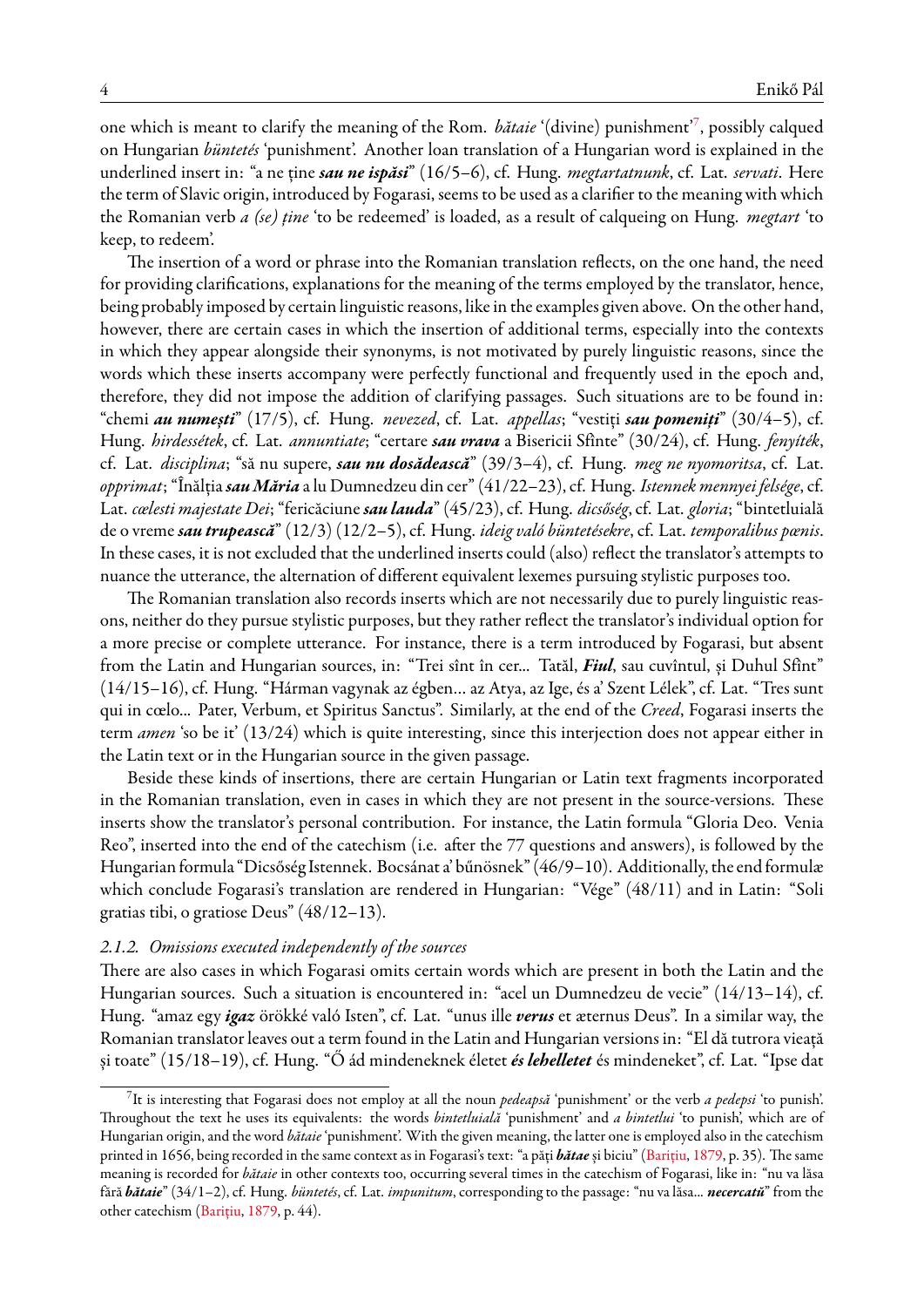omnibus vitam, et halitum, et omnia". The same phenomenon is found in: "Cum după această vieați voi avea fericăciune deplină" (26/6–7), cf. Hung. "Hogy ez élet után tellyes*és tökélletes* boldogságom lészen", cf. Lat. "Quod post hanc vitam plena *perfectaque* beatitudine potiar". Likewise, Fogarasi excludes from his translation a phrase which is present in the source-texts in: "De la răsăritul soarelui lăudat fie Numele Domnului" (42/11–12), cf. Hung. "Napkelettől fogván *mind nyugatiglan* dicséretes légyen az Vrnak neve", cf. Lat. "Ab ortu solis *usque ad occasum eius* sit laudatum nomen Iehova". It would be difficult to state, though, whether these omissions reflect the deliberate assumption of certain liberties or they are simply due to the translator's inattention.

In certain cases, however, the omission of a passage which is found in the Latin and Hungarian sources makes the Romanian translation rather obscure, like in: "Că pre acela care păcat nu știa prentru noi să fim în el dereptate a lu Dumnedzeu" (23/17–19), cf. Lat. "eum enim, qui non noverat peccatum, *propter nos peccatum fecit*, ut nos essemus in eo justitia Dei", cf. Hung. "Mert azt a' ki bűnt nem tudott vala, *mi érettünk bűnné tövé*, hogy mi lennénk Isten igazságává ő benne".

#### *2.2. Inserts and omissions as translation marks*

Although the Latin text is also present in the final product of the Romanian translation, there are numerous passages in which the Romanian text undoubtedly follows the Hungarian version, either on a formal level or regarding its content. Among the evidence which indicate the influence of the Hungarian source we could (also) mention the inserts and omissions observable in the Romanian translation, on the one hand, and in the Hungarian source-text, on the other hand, especially when these units do not have correspondents in the Latin version. Naturally, the fact that the Romanian text is exclusively or mainly subjected to the Hungarian source-text's influence may be sustained only in and for that particular passage which records these marks, since, in other passages, the situation could be different.

#### *2.2.1. The typology of inserts corresponding to the Hungarian source*

The status of being inserts, attributed to words, phrases etc. found in the Romanian text, on the one hand, and in the Hungarian source, on the other hand, most certainly derives from the differences between the two source-texts (Hungarian and Latin) of the translation. The Romanian inserts which correspond exactly to the Hungarian model, being absent from the Latin version, play different roles regarding the Romanian text's construction and structuring. Thus, among these inserts, we may distinguish certain classes, such as: affective, discursive, syntactic and lexical-explicative inserts.

### *2.2.1.1. Affective inserts*

In the category of affective inserts we may include those passages which have a rather phatic function and a stylistic role, since they are found mainly in rethorical questions, in hyperbolical formulæ or in iterative constructions which follow the expression pattern and construction model offered by the Hungarian source.

Such an insertion is that of the interrogative adverb *oare*'really (wondering)' which corresponds to the Hung. *vallyon*, with the same meaning andfunction, recorded in: "*Oare* de unde izvorăște aceea credință?" (26/14–15), cf. Hung. "Honnan származik *vallyon* az a hit?", cf. Lat. "Unde hace fides proficiscitur?"; or in: "*Oare* de unde este năravului omenesc atare mare sdrobitură?" (11/6–7), cf. Hung. "Honnan vagyon vallyon az emberi természetnek ilyen nagy romlotsága?", cf. Lat. "Unde existit hæc naturæ humanæ pravitas?". In the latter portion, the influence of the Hungarian source may be sustained also by the presence of the underlined syntagm in: "*atare mare* sdrobitură" which corresponds to the Hungarian formula "*ilyen nagy* romlotsága", both of them incorporating a determiner meant to emphasize and amplify the described phenomenon. Unlike these texts, the Latin version does not record any intensifier term, the situation being described simply by the word *pravitas* 'degradation'.

An intensifier role may be attributed also to the underlined expressions which render the Hungarian model in: "*Numai singur* prin credința a lu Isus Hristos, *în atîta*, cum fără de toată destoinicia a mea, *curat numai* din meserere a lu Dumnedzeu mi se destoinicește mie făcătura de destul cu plin" (23/22 –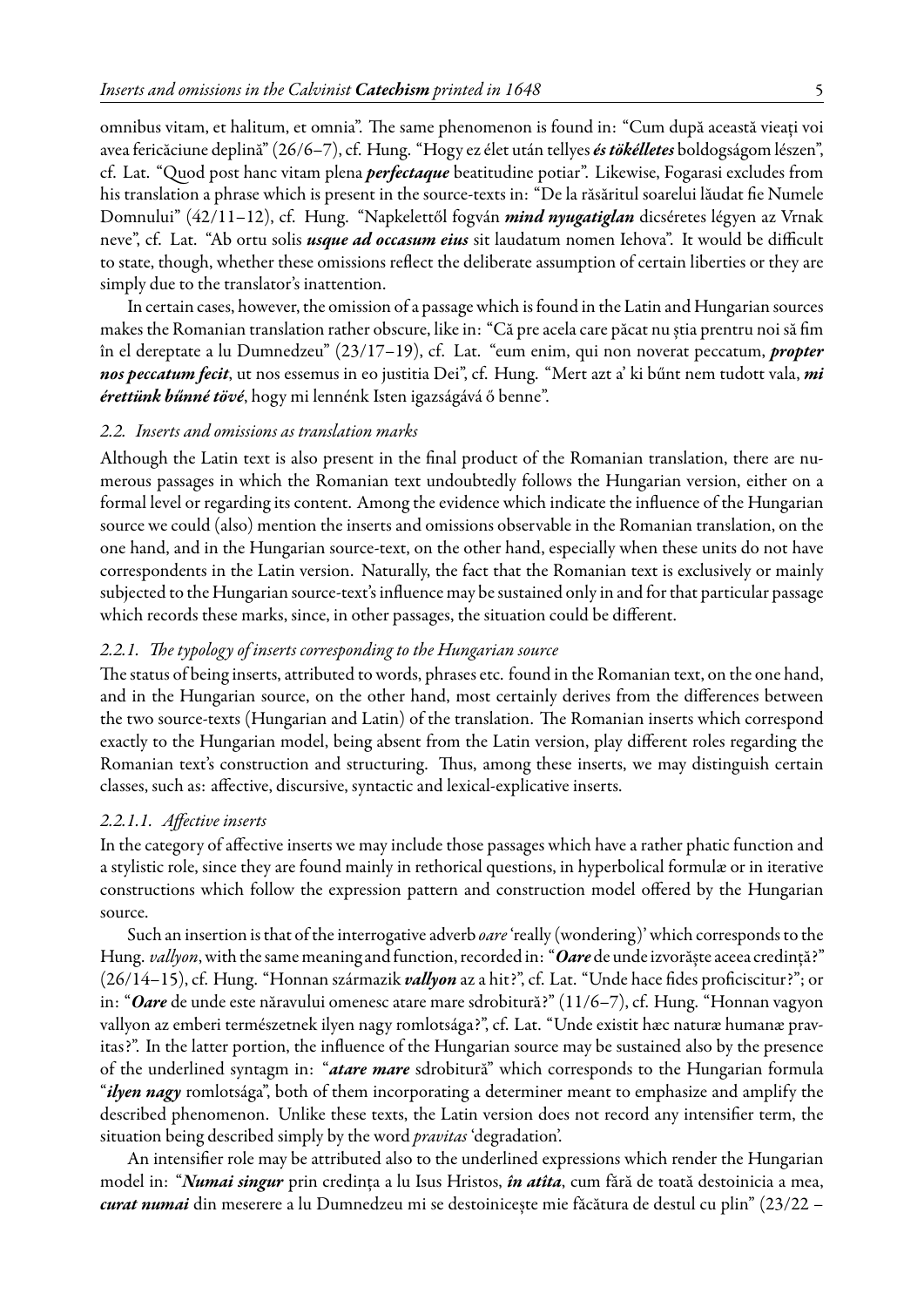24/2), cf. Hung. "*Csak egyedül* a' Jesus Christusban való hit által, *el annyira*, hogy minden én érdemem nélkül, *csupán csak* az Istennek irgalmasságából tulajdonítassék és ajándékoztassék énnékem…. tökélletes elégtétele", cf. Lat. "Sola fide in Jesum Christum, adeo ut sine ullo meo merito, ex sacra Dei misericordia, perfecta satisfactio… mihi imputetur ac donetur".

The iterative construction is also employed with certain stylistic effects in the warning expressed in: "Din poamele pomului știutului binelui și al răului să nu mănînci că oare în ce zi vei mînca *cu moartea morției vei muri*" (12/8–10), cf. Hung. "Az jónak és gonosznak tudásának fájának gyümölcsében ne egyél, mert valamely napon abban ejéndel *halálnak halálával halsz meg*", cf. Lat. "De fructu arboris scientiæ boni et mali, de isto ne comedas, nam in quo die comederis de eo, utique *moriturus*es". Although the formula itself belongs to a certain *Bible* tradition, first employed in the Hebrew version of the Holy Book and then reproduced in other languages as well (cf. Lat. *morte morieris*, *morte morietur*), its presence in the Romanian text in the passage in which it appears in the Hungarian source, but is absent from the Latin version, is probably due to the influence of the Hungarian source-text.

In a similar way, the underlined iterative constructions built according to the Hungarian model in: "Nu nici dintr-o parte ce mai tare *din ziîn zi* datoriile noastre*mărindu-le mărim*" (12/15–17), cf. Hung. "Semmi részből nem: sőt inkább *naprol napra* adosságunkat *öregbitten öregbittyük*", cf. Lat. "Nulla ex parte: quin etiam debitum, in singulos dies, augemus" have a rather stylistic function.

It is not excluded that the passage containing the Lord's Prayer has also been translated according to the Hungarian version, since the Romanian text records an iterative construction also found in the Hungarian source, in: "Că-i a ta împărăția, puterea, și lauda *pînă-n vecie, veacului*" (41/5–6); or in: "pînă în *vecie de veac*" (45/11), cf. Hung. "Mert tiéd az ország, a' hatalom, és a' dicsőség *mindörökkön örökké*", cf. Lat. "Quia tuum est regnum, et potentia, et gloria*in secula*" [8](#page-5-0) .

#### *2.2.1.2. Inserts with discursive function*

Another category of inserted elements, found in Fogarasi's text, rendering exactly what appears in the Hungarian source, but missing from the Latin version, is represented by those elements which provide and/or strengthen the text's coherence on the discursive level, but which do not have actual syntactic implications. These elements mainly consist of adverbs, but there are a few interjections and adjectives too.

Such a discursive insert may be found in: "în atîta cum *amu* toți în păcat ne prindem și ne naștem" (11/8–10), cf. Hung. "ugy hogy *immár* mindnyájan a' bűnben fogantassunk és születtessünk", cf. Lat. "ita ut omnes in peccato concipiamur et nascamur".

A similar situation is encountered in the case of the interjection's insertion in: "*Iacă* în alnicie m-am prins și muma mea în păcat m-a incălzitu-mă în sgăul său" (11/12–14), cf. Hung. "*Ímé* én álnokságban fogantattam, és az én anyám bűnben melegített engemet az ő méhében", cf. Lat. "Enim iniquitate formatus sum, et in peccato fovit me mater mea". As a matter of fact, the passage may be attributed to the Hungarian source due to other translation marks as well, such as the presence of the Hungarian loanword *alnicie* 'iniquity' (cf. Hung. *álnokság*, cf. Lat. *iniquitate*) and of the Romanian verb *a (se) prinde (în...)* 'to conceive' calqued on Hungarian *fogantat* < *fog-ni* 'to grasp' (cf. Lat. *formatus sum*) or the presence of the lexeme *zgău* 'womb' (cf. Hung. *méh* 'id.') which does not have any correspondent in the Latin text.

<span id="page-5-0"></span> $^8$ In fact, the iterative construction is found in a few other Romanian translations of the prayer as well. Thus, in the  $16^{\rm th}$ century, it is recorded in Luca Stroici's version of the Lord's Prayer (1593): "în veczij vecilor"([Gaster,](#page-13-2) [1891](#page-13-2), p. 39) as well as inanother text fragment from *Codicele Todorescu* [*The Todorescu Codex*]: "di veci-/e vecului" și "ve-/cie vécu[lu]i" ([Drăganu,](#page-13-20) [1914,](#page-13-20) p. 229). Additionally, the formula may be found in the catechism printed in 1656 too: "véciĭ de vécŭ"([Barițiu,](#page-13-19) [1879,](#page-13-19) p. 48, 49). In case of the latter text, it is not excluded that this construction has been introduced—just like in Fogarasi's text due to the influence of the Hungarian text, since the catechism printed in 1656 seems to be based on the same Latin-Hungarian version of the catechism as the one printed in 1648 (see also [Drăganu](#page-13-21), [1922,](#page-13-21) p. 164; [Juhász](#page-13-22), [1940,](#page-13-22) p. 192; [Tamás,](#page-13-15) [1942,](#page-13-15) p. 10– 15, 129, 131). Nevertheless, it is not excluded either that this very formula reflects a somewhat fixed or "canonized" version of the prayer, characteristic for Calvinist worship, in other words, a particular tradition kept in the Calvinist versions of the Lord's Prayer. For the different Romanian versions of this prayer see also([Niculescu,](#page-13-23) [2006–2007](#page-13-23), especially p. 48–72).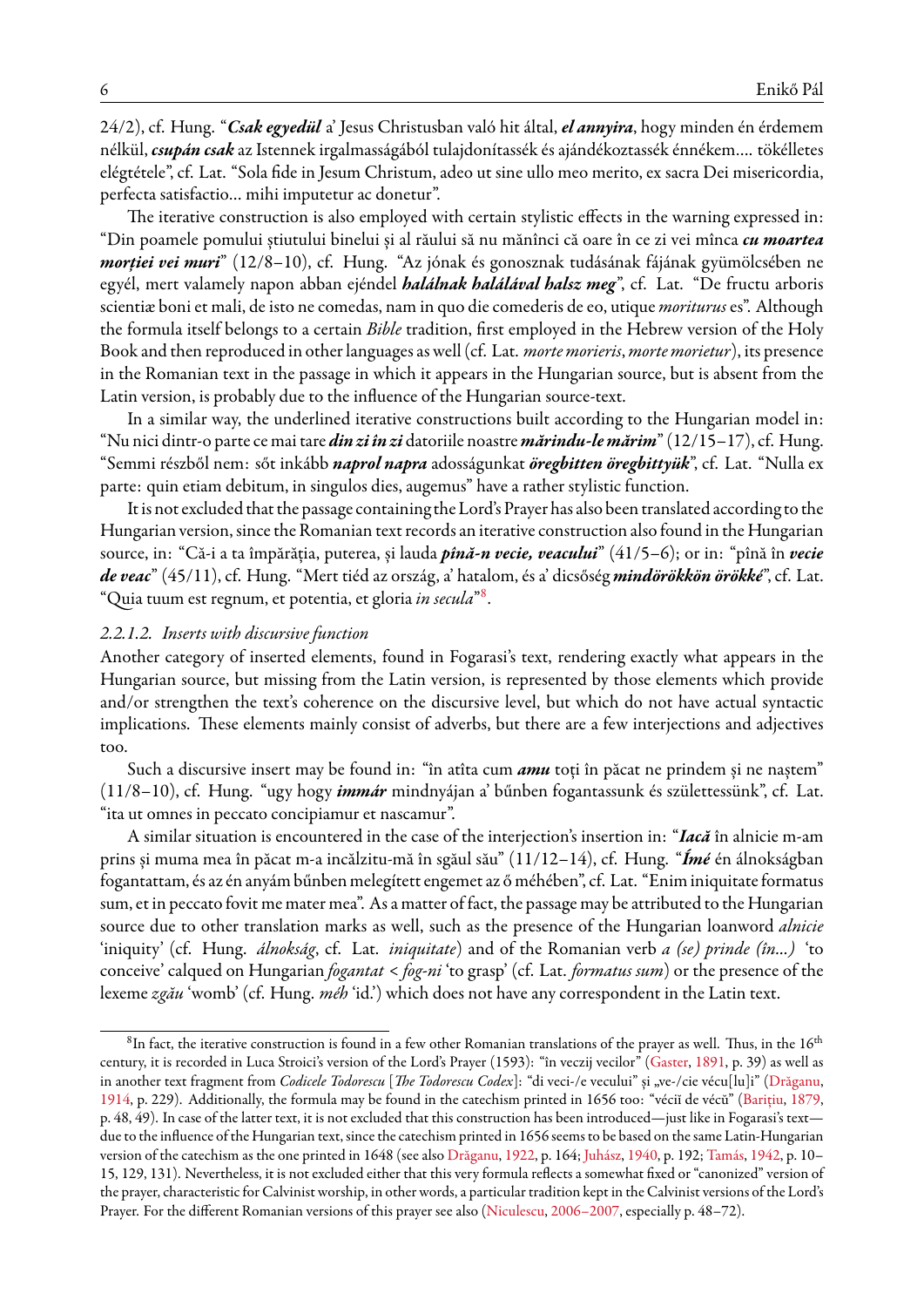On various occasions, Fogarasi's text records the adverb *încă* 'too, also' which corresponds to the adverb *is* 'also, too, yet' from the Hungarian version, without any equivalent in the Latin source. For instance, it is found in: "Cum el în toată vremea vieții lui *încă*, ce mai tare în vremea morții au pățit-o mînia a lu Dumnedzeu prentru păcatele noastre" (18/6–9), cf. Hung. "Hogy ő tellyes életének idejében *is ugyan*, de főképpen halálakor, az Istennek a' mi bűneinkért való haragját meg szenyvedte", cf. Lat. "Eum toto quidem vitæ tempore, præcipue vero in eius extremo, iram Dei adversus peccata nostra sustinuisse", where the formula *ce mai tare* 'but chiefly' also corresponds to the Hung. *de főképpen* 'id.'.

The same adverbial insert appears in: "Căce pui și aceasta *încă* lîngă aceea" (20/1), cf. Hung. "Miért teszed ezt *is* hozzá", cf. Lat. "Cur additur"; "Că ce se pune aceasta *încă* lîngă aceea" (21/3), cf. Hung. "Miért tétetik ez *is* hozzá", cf. Lat. "Cur additur".

Likewise, the adverb is inserted in: "Să toate le-ați face *încă*, carele vouă-s porîncite *încăși* aceea dziceți" (25/13–15), cf. Hung. "Ha mindeneket meg cselekedtétek *is*, a' mellyek nektek parancsoltattanak, *még is* azt mondgyátok", cf. Lat. "Cum feceritis omnia quæ præcepta sunt vobis, dicite". The same adverb appears as in insert in: "Adevăr zic vouă cum orice veți lega pre pămînt îi vor fi legate în cer *încă*, și orice veți dezlega pre pămînt dezlegate vor fi și în cer *încă*" (31/4–7), cf. Hung. "Bizony mondom ti néktek: Hogy valamiket meg köténdetek e' földön, meg lesznek az égben *is* köttetve, és valamiket meg oldozándotok e' földön, meg lesznek oldattatva az égben *is*", cf. Lat. "Amen dico vobis: Quæcunque ligaveritis in terra, erunt ligata in cœlo, et quæcunque solveritis in terra, erunt soluta in cœlo", where the Hungarian source seems to have exerted its influence also on the selection of the preposition in the syntagm: "*pre* pămînt", cf. Hung. "föld*ön*", cf. Lat. "*in* terra".

The adverbial insert has other occurrences too, like in: "Cum noi cu viața necertătoare a noastră pre alții *încă* să dobîndim lu Hristos" (31/20–22), cf. Hung. "hogy a' mi feddhetetlen életünkel egyebeket *is* a' Christusnak meg nyerjünk", cf. Lat. "ut vitæ nostræ integritate alios Christo lucrifaciamus"<sup>[9](#page-6-0)</sup>; "Să cerem mila *încă* a Duhului Sfînt" (40/8), cf. Hung. "a' Szent Léleknek kegyelmét *is* kérjük", cf. Lat. "gratiam Spiritus Sancti imploremus"; "Unde den toate nevoile numai din meserere a lu Dumnedzeu prentru Hristos ne-au slobozitu-ne, căce *dară* trebuiește *încă* a face bine?" (31/12–15), cf. Hung. "Holott minden nyavalyás voltunkbol csak az Istennek irgalmasságával a' Christusért szabadíttattunk légyen meg, miért kell *tehát mégis* jót cselekednünk?", cf. Lat. "Cum ab omnibus miseriis sola Dei misericordia, propter Christum liberati fimus, quid est, cur bona opera facimus?"; "Să iară nu le veți ierta oamenilor păcatele lor, nici Tatăl vostru *încă* den cer nu le va ierta vouă greșelele voastre" (44/14–17), cf. Hung. "Ha pediglen ti meg nem bocsátandgyátok az embereknek az ő bűneiket, a' ti mennyei Atyátok *is* nem fogja meg bocsátani tinektek a' ti vétkeiteket", cf. Lat. "Si autem non dimiseritis hominibus peccata eorum, nec dimittet vobis pater vester peccata vestra".

Another adverbial insert is encountered in: "Domnul omoară și *iarășite* învie, jos pînă la păcură aruncă, și *iarășite* scoate" (20/12–14), cf. Hung. "Az Vr meg öl, és *ismét* meg elevenít, a' pokolig alá vet és *ismét* fel hoz", cf. Lat. "Dominus deducit in inferno, et reducit", where the Romanian translation also renders the Hungarian verbal prefix pattern *alá* 'below, under' *vet* 'throw', cf. Rom. *jos* 'below' *aruncă* 'throw'.

Another adverb inserted according to theHungarian source isfound in: "că dreptăției a lu Dumnedzeu prentru păcatele noastre nici într-un chip *aimintrilea* destul n-are fi putut face" (19/9–12), cf. Hung. "mert az Isten igazságának semmiképpen a' mi bűneinkért *különben* eleget nem tehetett volna", cf. Lat. "quod justitiæ Dei nullo alio pacto pro nobis peccatis potuit satisfieri". As a matter of fact, this passage bears other translation marks too, such as: the phrase *nici intr-un chip* 'in no way', cf. Hung. *semmiképpen*, cf. Lat. *nullo alio pacto*, or the verb phrase *a face destul* 'to satisfy' which is calqued on Hung. *eleget* 'enough' *tenni* 'to do'.

Another adverb, which functions as an insert, appears in: "Acele ce cu credința dereaptă vom cere de

<span id="page-6-0"></span><sup>9</sup> In fact, this passage also includes a loan translation: *necertătoare* 'pure, taintless' which is calqued on Hung. *feddhetetlen* (*meg-fedd-ni* 'to scold' + *–etlen* 'suffixe for negation'), cf. Lat. *integritate*.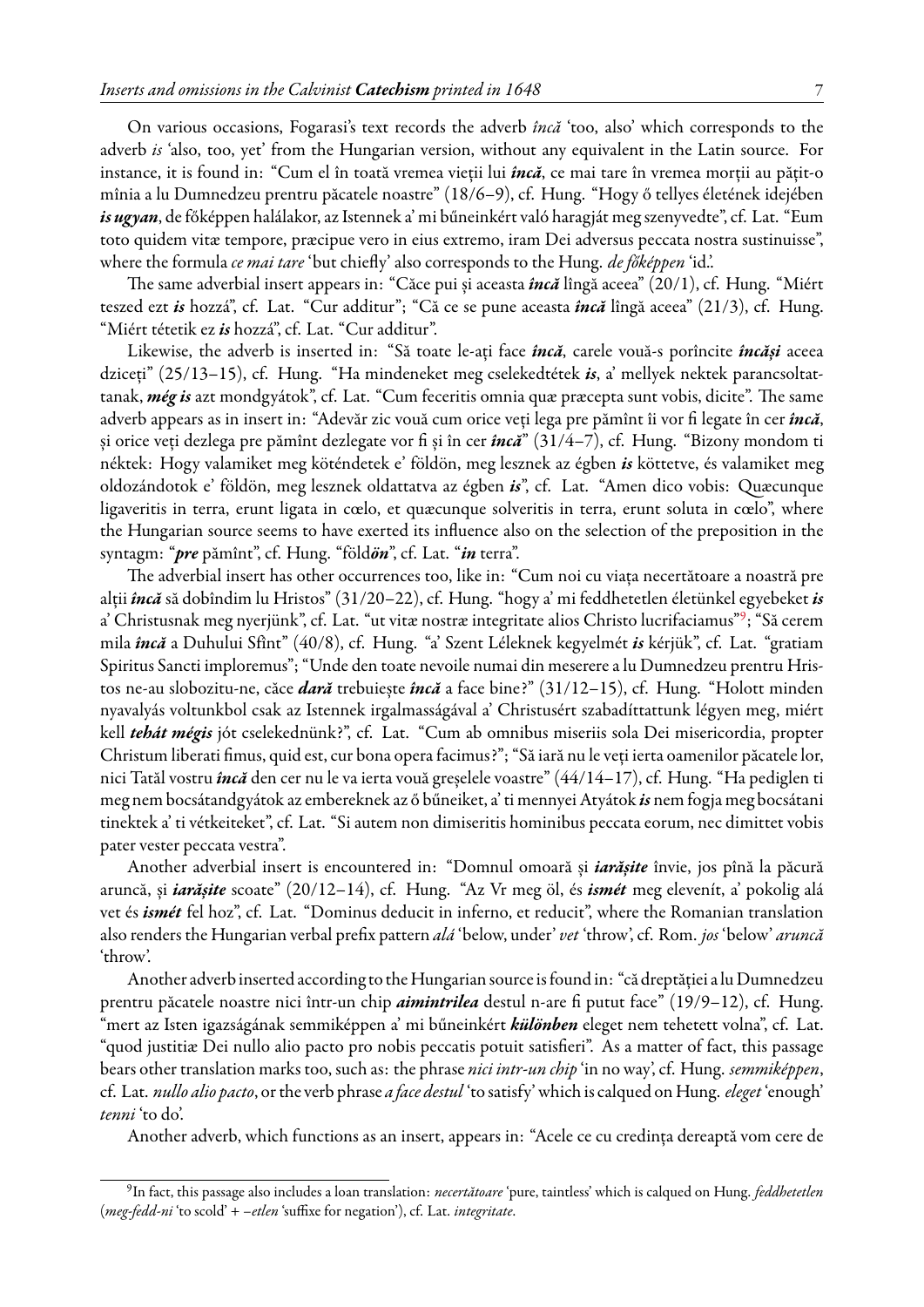la el *cu nemica mai* nu va tăgădui de noi" (41/12–14), cf. Hung. "azokat a' mellyeket igaz hittel ő tőle kérünk *semmivel inkább* meg nem tagadja tőlünk", cf. Lat. "quæ vera fide ab eo petimus, nobis *multo minus* negare".

Another insert with discursive function is the underlined adjective in: "Nu numai vreo *atare* cunoscătură" (24/15), cf. Hung. "Nem csak valami *olly* isméret", cf. Lat. "Est non tantum notitia"; or in: "Cu *atare*adaus făgădaș" (29/2–3), cf. "*illyen* hozzá adatott igérettel", cf. "addita promissione".

### *2.2.1.3. Syntactic – phrasal inserts: connectors*

Another class of inserts is made up of those connectors which are introduced into the Romanian translation in passages in which the Latin version does not record any connector, but they have correspondents in the Hungarian source. As a matter of fact, these units also function as discursive elements, their delimitation from the previous class being solely based on the fact that, unlike the former category of inserts, these connectors also mark various types of syntactic relations (coordination or subordination) on the level of the sentence or phrase. Here could be included several conjunctions, relative adverbs and pronouns, sometimes employed with the morpho-syntactic values of their Hungarian correspondents, as well as certain prepositional (or adverbial) phrases.

For instance, the adversative conjunction *iară* 'but' usually corresponds to the Lat. *autem* and to the Hung. *pedig* 'but, whereas', like in: "A doua *iară* asemenea este către această" (10/22–23), cf. Hung. "A második *pedig* hasonlatos ehhez", cf. lat "Secundum *autem* simile est huic". However, there are also cases in which the Latin text does not record any conjunction, whereas the Rom. *iară* corresponds to the Hung. *pedig*, like in: "Care va crede și se va boteza ispăsi-se va, care *iară* nu va crede păgubi-se va" (28/7–9), cf. Hung. "A' ki hiend és meg keresztelkedéndik üdvözül, a' ki *pedig* nem hiend, el kárhozik", cf. Lat. "Qui crediderit, et baptizatus fuerit, servabitur, Qui vero non crediderit, condemnabitur"; "A doua tablă *iară* cu șase porunci aceea învață" (35/19–20), cf. Hung. "A' második [tábla] *pedig* hat parancsolatokkal azt [adja előnkben]", cf. Lat. "posterior [tabula], sex præceptis, quæ officia...". In other cases, the Latin text notes a copulative conjunction and not an adversative one like the Romanian and Hungarian texts do, in: "Sfînt Paul încă numește pîinea trupul a lu Hristos, păharul *iară* chiuzluitura a sîngelui lui cu noi" (29/9– 12), cf. Hung. "Szent Pál Apostol is a' kenyeret Christus testének, a' pohárt *pedig* az ő vérének velünk való közöltetésének nevezi", cf. Lat. "Apostolus Paulus panem apellat communionem corporis Christi, *et* poculum communionem sanguinis eius".

Another connector which renders the Hungarian model is represented by the Romanian phrase *derept însă* 'but because' which formally and functionally corresponds to the Hung. *mivel azért* 'id.', like in: "Cu cît *derept însă* destoinici sîntem spre bătăi sau bintetluială de o vreme sau trupească și spre bintetluială de vecie dară este vreo cale prin care cu Dumnedzeu să ne putem împăca?" (12/2–5), cf. Hung. "*Mivel azért* mind ideig s mind penig örökké való büntetésekre méltók vagyunk, vagyoné tehát valami út az mellyen az Istennel meg békéltessünk?", cf. Lat. "Quoniam igitur temporalibus et æternis pœnis obnoxii sumus, estne via, qua Deo reconciliemur?". The same connector is employed as an insert in other passages too but, this time, it renders another Hungarian correspondent, like in: "*Derept însă* acela încă ce va naște din tine e Sfînt" (17/22 – 18/1–2), cf. Hung. "*Annakokáért* az is a' mi te belőled születik a' Szent", cf. Lat. "propterea etiam, quod nascetur ex te Sanctum"; "*Dereptînsă* uluim în chip de adevăr, cum omul el se îndereptă" (24/10–11), cf. "*Annakokáért* ezt állattyuk bizonyosképpen, hogy az ember meg igazittatik", cf. Lat. "Colligimus igitur fide justificari hominem".

Other similar cases are to be found in passages in which the term *chip* 'image, face' is included in different prepositional or adverbial phrases, which render formally (and semantically) equivalent Hungarian constructions. For instance, *nici într-un chip* 'nowise' is recoded in: "*Nici într-un chip*: că din nărav sînt plecat spre urăciunea lu Dumnedzeu" (11/2–3), cf. Hung. *semmiképen*, cf. Lat. *minime*; "*Nici într-un chip* nu-l va lăsa" (11/16), cf. Hung. *Semmiképpen nem*, cf. Lat. *Nequaquam*; "*nici într-un chip* aimintrilea destul n-are fi putut face" (19/11–12), cf. Hung. *semmiképpen*, cf. Lat. *nullo alio pacto*. The phrase *în ce chip* 'how' is noted in: "*În ce chip* înțelegi aceasta...?" (20/21), cf. Hung. *Miképpen*, cf. Lat.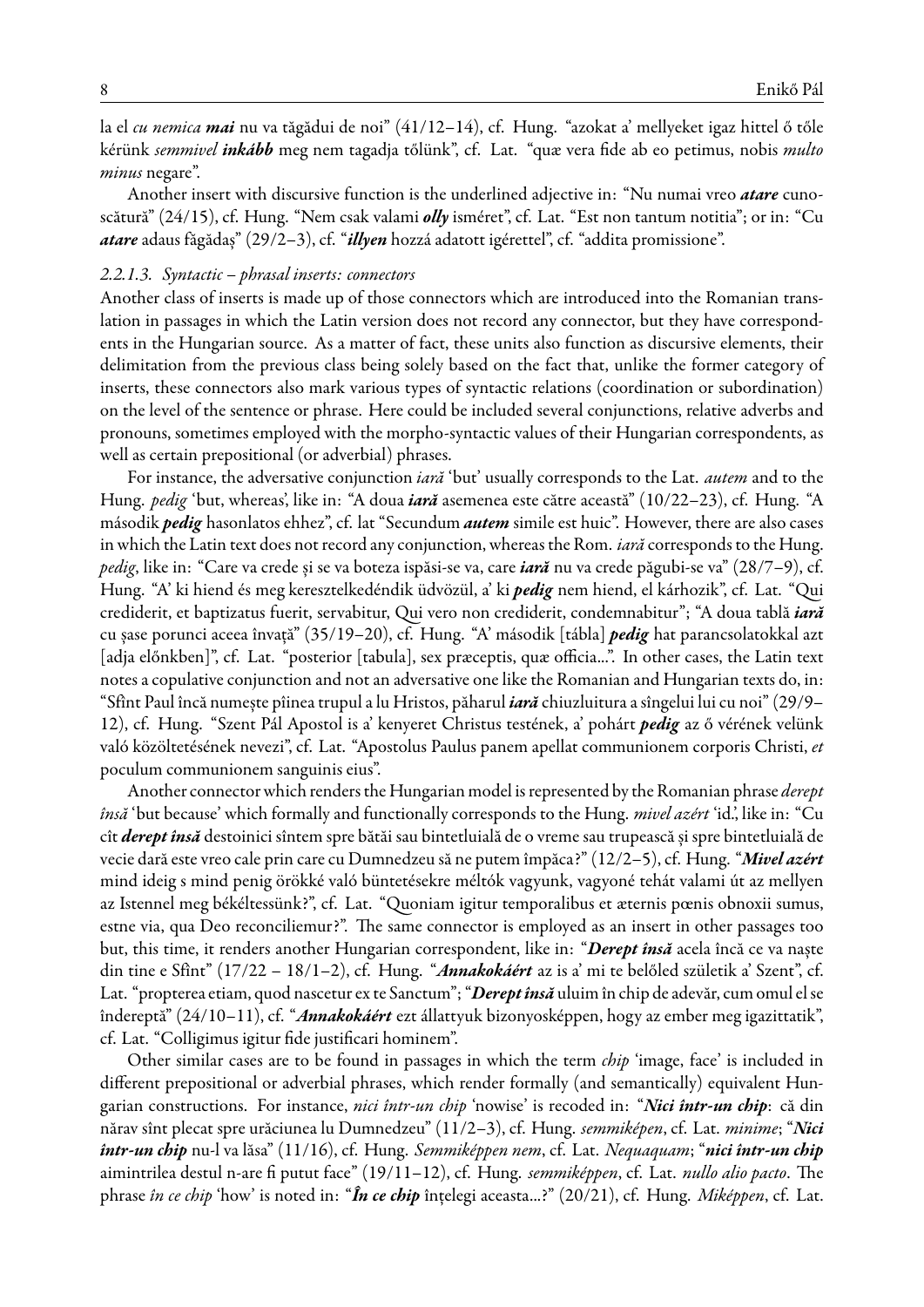*Quomodo*[10](#page-8-0); "*În ce chip* trebuiește nouă pre noi să ne purtăm către Dumnedzeu?" (35/17–18), cf. Hung. "*miképpen* kellessék minékünk magunkat az Istenhez viselnünk", cf. Lat. "quo pacto nos erga Deum geramus"; "*În ce chip* trebuiește a cere mila a Duhului Sfînt?" (40/16–17), cf. Hung. "*Miképpen* kell a' Sz. Léleknek kegyelmét… kérnünk?", cf. Lat. "Quomodo gratiam Spiritus Sancti... debemus petere?"; "*în ce chip* îngerii fac în cer" (43/11–12), cf. Hung. "a' *miképpen* az Angyalok az égben cselekszenek", cf. Lat. "quemadmodum faciunt Angeli in cœlo". Another formal equivalence may be observed in case of the underlined phrase in: "Și *în acest chip* cea Sîmbătă de vecie în această viață s-o încep" (37/9–10), cf. Hung. "és *ekképpen* amaz örökké való Szombathot ebben az életben el kezdjem", cf. Lat. "atq. Ita sempiternum Sabbathum in hæc vita exordiar".

Another connector which renders the Hungarian model is recorded in: "*Prentru ce ocă* se chiamă Hristos Fiul unul născut a lui Dumnedzeu?" (16/23–24), cf. Hung. *Miokért*, cf. Lat. *Quam ob causa*; "*Prentru ce ocă* chemi au numești pre Hristos Domnul nostru?" (17/5–6), cf. Hung. *Miokért*, cf. Lat. *Qua de causa*; "*Prentru ce ocă* au murit Hristos?" (19/8), cf. Hung. *Miokért*, cf. Lat. *Qua de causa*; see also *prentru ceastă ocă* (19/9), cf. Hung. *ezokáért*, cf. Lat. *propterea*.

We shall note, however, that the use of the connectors mentioned above is not necessarily determined by the Hungarian source only, at least not in all of the cases. There could be invoked, at least theoretically, other reasons too, which could explain their occurrence in Fogarasi's text. Thus, on the one hand, some of these connectors may reflect a prior tradition, these words or phrases being characteristic for Calvinist-Romanian texts in general, which the author could have been familiar with. On the other hand, even those "foreign" syntactic constructions which had been acquired during the translation process per se might have remained dormant in the course of the translation act, so that certain formulæ could have been engraved in the translator's memory who could have used them subsequently, even without his options being directly subjected to the influence of the Hungarian passage. Therefore, the only certainty regarding the use of these connectors in the Romanian text is that these elements co-occur with their formal correspondents in the Hungarian text, whether they have or lack semantic correspondents in the Latin version.

A higher degree of certainty is provided by those connectors which sometimes take over or copy the morpho-syntactic values of their Hungarian correspondents. This is the case of the Romanian relative adverb *cum* 'how', which often corresponds to the Hung. *hogy* 'that', taking over (also) its valencies. Thus, in Hungarian, the conjunction *hogy* 'that' has a neutral value, in the sense that it is not specialized for a certain kind of use pattern, its possibilities of contextualization being almost unlimited, since it may introduce almost any kind of subordinate clause. Unlike this, in Romanian, the relative adverb *cum* 'how' prototypically introduces modal subordinate clauses<sup>[11](#page-8-1)</sup>. Naturally, the Romanian adverb, in its turn, may introduce other types of subordinate clauses too, but, in some cases, it undoubtedly corresponds to the conjunction *hogy*, especially when the Latin text does not record any connector. Hence, Rom. *cum* 'how' renders Hung. *hogy*'that' in contexts in which it is used with the meaning 'that', introducing direct object clauses, like in: "Știm *cum* acelora cari îndrăgesc pe Dumnezeu toate sunt spre bine" (9/17–18), cf. Hung. "Tudgyuk *hogy* azoknak akik az Istent szeretik, mindenek javukra vagynak", cf. Lat. "Novimus, iis qui diligunt Deum, omnia simul adjumento esse ad bonum"; "Cred *cum* Tatăl de vecie a Domnului nostru a lu Isus Hristos... mie încă îmi este Tatăl și Dumnedzeu" (15/1–5), cf. Hung. "Hiszem *hogy* a' mi Urunk Jesus Christusnak örökké való Attya… énnékem is Istenem és Atyám légyen", cf. Lat. "Credo æternum Patrem Domini nostri Jesu Christi... meum quoq, Deum et Patrem meum esse"; "Să știe *cum* eu sînt

<span id="page-8-0"></span><sup>&</sup>lt;sup>10</sup>In other passages, the formula renders other correspondents from the source-text, like in: "*În ce chip* se împart aceste porînci?" (35/14), cf. Hung. *mimódon*, cf. Lat. *quomodo*. The phrase *cu ce mod* 'how' is employed with the same meaning as the former one, like in: "*cu ce mod* să mă slobod eu din toată nevoia mea" (9/23–24), cf. Hung. *mimódon*, cf. Lat. *quo pacto*, also being noted in contexts in which its Latin equivalent *quomodo* appears (see in 23/20).

<span id="page-8-1"></span><sup>11</sup>Such a situation is encountered in: "și acum încă așa mă ține, *cum* toate să-mi slujească spre ispăsenie-mi" (9/11–13), cf. Hung. "és még most is ugy tart, *hogy* mindenek az én idvösségemre szolgállyanak", cf. Lat. "meque ita conservat, ut omnia saluti meæ servire oporteat", though, in this case, the construction also has the valencies of a consecutive clause. In the given passage, Hungarian influence may also be sustained by the insert of Rom. *încă* 'still', cf. Hung. *még* 'still' and by the syntactic construction: "să-mi slujească*spre* ispăsenie-mi", cf. Hung. "az én idvösségem*re* szolgállyanak".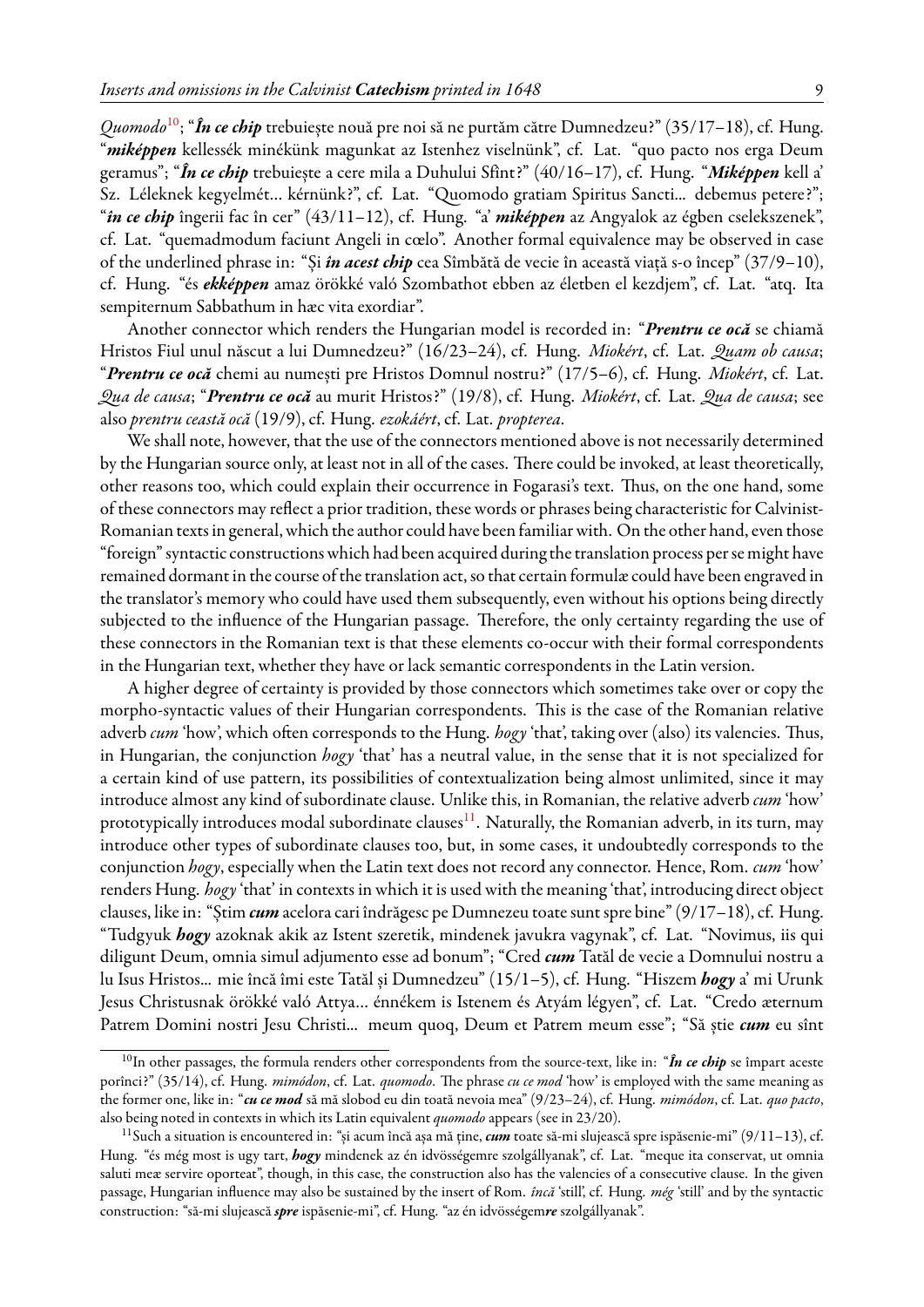Domnul carele pre ei sfințesc" (37/13–14), cf. Hung. "meg tudnák, *hogy* én vagyok az Vr, a' ki őket megszentelem", cf. Lat. "scirent, quod ego Dominus sanctificans eos"; "Un lucru fac *cum* acele ce mi-s după dos să le uit" (42/22–23), cf. Hung. "Egy dolgot cselekszem *hogy* azokat a' mellyek a hátam megett vagynak el felejtvén", cf. Lat. "Unum ago, ea quidem, quæ a tergo sunt, obliviscens". In other cases, the relative adverb *cum* is employed with the meaning 'in order to', introducing purpose clauses, similarly to the Hung. *hogy*, like in: "Hristos odată s-au jertfăluit *cum* păcatele a mulți să le ia" (16/18–19), cf. Hung. "Christus egyszer megaldoztatott, *hogy* sokaknak bűneiket elvenné", cf. Lat. "Chritus semel oblatus est, ut multorum peccata tolleret"; "Priveghiați și vă rugați *cum* în ispită să nu cădeți" (45/6–7), cf. Hung. "Vigyázzatok és imádkozzatok, *hogy* kisértésben ne essetek", cf. Lat. "Vigilate et orate, ne intrœatis in tentationem"[12](#page-9-0) .

The relative pronoun *ce*'what' is employed (also) with the adversative meaning 'but', just like the Hungarian conjunction *de* 'but' is, reproducing, therefore, the Hungarian model, especially in cases in which the Latin version does not record any connector, like in: "Au vom via au vom muri*ce*a Domnului suntem" (9/14–15), cf. Hung. "Akár éllyünk akár hallyunk, *de* az Vréi vagyunk", cf. Lat. "Sive vivimus, sive morimus, Domini sumus". In other contexts, the relative pronoun *ce* 'what' is noted corresponding to another Hungarian semantic equivalent, rendering the same adversative meaning, like in: "Pre Dumnedzeu nicicînd nime n-au văzut, *ce* acel Fiul unul născut care este în sînul Tatălui lui, el ne-au povestuit nouă" (16/15–17), cf. Hung. "Az Istent soha senki nem látta *hanem* amaz egygyetlen egy szülött Fia, a' ki az ő Attyának kebelében vagyon, beszéllette meg mi nékünk", cf. Lat. "Deum nemo vidit unquam: unigenitus ille filius, qui est in sinu Patris, ille nobis exposuit". On the other hand, this particular passage seems to render the Hungarian model also regarding its word order (see "nicicînd nime n-au văzut", cf. Hung. "soha senki nem látta") and the expression "Fiul *unul născut*", which perfectly corresponds to the Hungarian construction "*egygyetlen egy szülött* Fia".

The Romanian conjunction *că* is employed with the meaning 'because', in the context in which the Hungarian version records its equivalent connector, unlike the Latin source which does not register any sentence connector, like in: "Nici într-un chip: *că* din nărav plecat sunt spre urăciunea lui Dumnezeu" (11/2–3), cf. Hung. "Semmiképpen nem: *mert* természet szerént hajlandó vagyok az Istennek… gyülölésére", cf. Lat. "Minime. Natura enim propensus sum ad odium Dei". A similar situation is found in: "Pre trei părți: *că* parte de prima este de pre Tatăl Dumnedzeu" (14/3–4), cf. Hung. "Három részekre: *Mert* az első vagyon az Atya Istenről", cf. Lat. "In tres partes. Prima est de Deo Patre".

Therefore, although the Romanian passages correspond to the Latin version as well, the presence of the connectors noted above within the Romanian translation, in contexts in which they have correspondents in the Hungarian source, but not in the Latin one, may serve as a translation mark, indicating the influence of the Hungarian source-text or, at any rate, a compilation of the two sources.

#### *2.2.1.4. Lexical inserts*

There are several cases in which the presence of a semantically and functionally autonomous lexical element, found in the Romanian translation and corresponding to semantic equivalents in the Hungarian source, serves as translation mark, at least within the given passage, indicating the use of the Hungarian model, all the more so because the Latin version does not record any correspondent lexeme, the wording in the latter one being more concise than in the former one. These lexical or phrasal inserts, introduced independently of the Latin source, usually function as explanatory notes or passages, reflecting, at the same time, the translator's endeavour to be as precise and accurate as possible.

Such lexical inserts may be found, for instance, in passages which list certain holy books, like in: "Despre*ceremoniile*a Levițenilor" (7/21 – 8/1), cf. Hung. "a' levitai*Ceremoniákrol*", cf. Lat. "Leviteus";

<span id="page-9-0"></span><sup>12</sup>Other examples which show that the Rom. *cum* corresponds to the Hung. *hogy* are found in: "Aceasta; *cum* cu trup cu suflet au voi via au voi muri, eu sunt a Domnului vernic al mieu" (9/6–8), cf. Hung. "Ez, *hogy* mind testestől lelkestől, akár élyek, akar hallyak, az én hűséges Uramnak [...] tulajdona vagyok", cf. Lat. "Quod animo pariter et corpore, sive vivam, sive moriar, fidissimi Domini [...] sum proprius"; "*Cum* cu Numele Sfinției sale..." (36), cf. Hung. "*Hogy* az ő Szentséges nevével...", cf. Lat. "Ut Sacrosancto ipsus nomine...".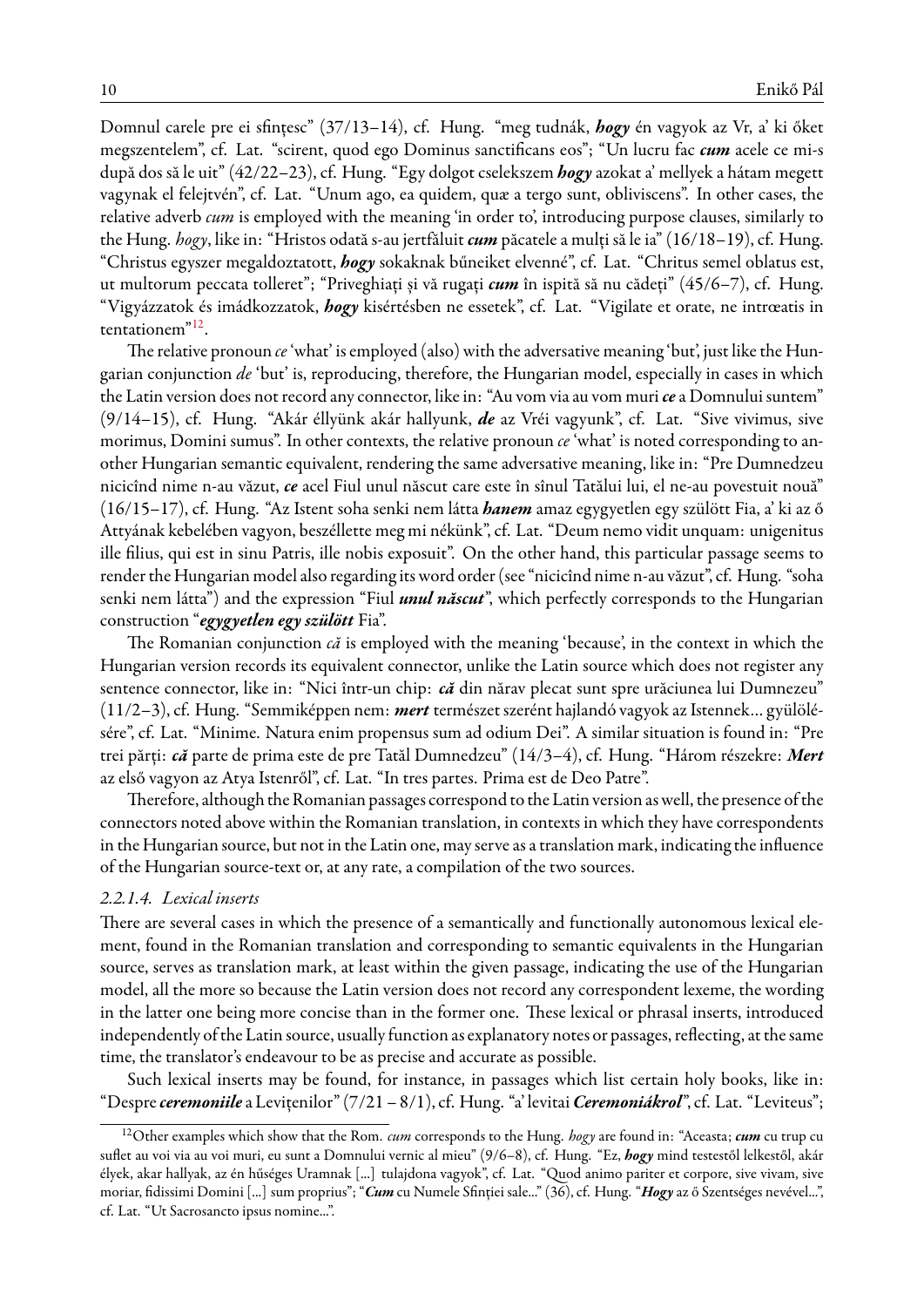"Despre băgătura de samă a *dihaniei*" (8/2–3), cf. Hung. "a' *népnek* megszámláltatásárol", cf. Lat. "Numeri"; "Despre duplecătură *a legiei*" (8/4–5), cf. Hung. "az *Törvénynek* meg kettőztetéséről", cf. Lat. "Deuteronomium".

Another insert, introduced into the Romanian text due to rendering the construction model offered by the Hungarian source, may be found in: "Cîte *lucruri* trebuiește ție să știi cum cu această veselitură viind, fericată să fie vieața ta și moartea ta?" (9/19–21), cf. Hung. "Hány *dolgot* kell tenéked tudnod, hogy ez vigasztalással élvén, boldogul lehessen életed és halálod?", cf. Lat. "Quot sunt tibi scitu necessariant ista consolatione fruens, beate vivas et moriaris?"<sup>[13](#page-10-0)</sup>.

The Latin version is much more concise than the Hungarian one, which seems to have been followed by the Romanian translator in: "Ne învață pre noi pre aceea *Domnul* Hristos într-o summă la *Sfînt*[ul] Mathe [Matei] în douăzeci și două *de părți*" (10/15–17), cf. Hung. "Megtanít minket arra Christus *Urunk* egy summában *Sz.* Mathénak 22 *részében*", cf. Lat. "Id nos docet Christus Summatim Matth. 22".

Another insert may be observed in: "De lipsă este, cum au noi *îns*săfacem destul, au prin altul" (12/6– 7), cf. Hung. "Szükség, hogy vagy mi *magunk* tegyünk eleget, vagy más által", cf. Lat. "Necesse est vel per nos, vel per alium satisfaciamus".

Other lexical inserts are found in: "*Mai mult* nu sînteți slugi ce feți" (15/7–8), cf. Hung. "Nem vagytok *többé*szolgák, hanem fiak", cf. Lat. "Non estis servi, sed filii"; "Ce crezi cînd *aceea* dzici..." (17/12, 18/4), cf. Hung. "Mit hiszesz mikor *azt* mondod...", cf. Lat. "Quid credis cum dicis..."; "Atunci va zice Craiul acelora cari de *mîna* dreaptă vor fi" (21/16–17), cf. Hung. "Akkoron modngya a' Király azoknak a' kik job *keze* felől lesznek", cf. Lat. "Tum dicet Rex iis, qui ad dextra ipsius erunt"; "Cum toți vernicii îs chiuz și *partnici* a lu Hristos" (23/1–2), cf. Hung. "Hogy minden hivek a' Christusnak … közösi és *részesi* légyenek", cf. Lat. "Quod singuli credentes Christi... communionem habeant"; "Toatele dereptățile noastre îs ca cîrpă necurată *a muierii*" (25/6–7), cf. Hung. "Minden mi igazságink ollyanok mint a' havas *aszony* állatnak tisztátalan ruhája", cf. Lat. "Omnes nostræ justitiæ sicut panniculus abjectissimus"; "Care (Hristos) schimba va trupurile smerite a noastre cum cu *asemenea formă* să fie către trupul fericat a lui" (25/24 – 26/3), cf. Hung. "A' ki (a' Christus) által változtattya az mi alázatos testünket, hogy *hasonló formáju* legyen az ő dicsőséges testéhez", cf. Lat. "Qui (Christus) transfigurabit corpus nostrum humile, ut conforme fiat ejus corpori glorioso"; "Așa cureți cum să luați *dobînda*" (40/13–14), cf. Hung. "Vgy fussatok hogy *a' jutalmat* el vehessétek", cf. Lat. "Sic currite, ut comprehendatis"; "Fie voia ta: cum în cer așa *aici* pre pămînt *încă*" (40/22–23, 43/6–7), cf. Hung. "Légyen a' te akaratod, miképpen a' menyben azonképpen *itt* e' földön *is*", cf. Lat. "Fiat voluntas tua, quemadmodum in cœlo, sic etiam in terra"; "Dăne nouă toate ce mi-s de lipsă *pre hrana* acestei vieți" (43/21–22), cf. Hung. "Szolgáltass ki minékünk mindeneket, valamellyek ez életnek *tápláltatására* szükségesek", cf. Lat. "Suppedita nobis omnia, quæ ad hanc vitam sunt necessaria". In these cases, the Latin version is usually more concise than the Hungarian source, which offers more explanatory elements (e.g. synonyms) or is more explicit and which is obviously preferred by the Romanian translator too.

In another case, the Romanian wording is as concise as the one in the Latin text, but it includes an element which indicates the use of the Hungarian source (too), like in: "înaintea dregătorului *de afară*" (18/16), cf. Hung. "*külső* polgári társaságbéli bíró előtt", cf. Lat. "coram judice politico".

An other additive note is found in the passage in which the Latin text does not record any correspondent detail, unlike the Hungarian source and the Romanian text, in: "Iacă Vergură va prinde în sgăul său, și va naște un făt, și-l va chema acela Immanuel *aceea e aceea Dumnedzeu cu noi*" (12/24–26), cf. Hung. "Ímé egy szűz fogad az ő méhében és szül fiat és nevezed azt Immánuelnek, *velőnk Istennek*", cf. Lat. "Ecce virgo concipier, et pariet filium, et vocabis nomen eius Immanuel"<sup>[14](#page-10-1)</sup>

<span id="page-10-0"></span><sup>13</sup>As a matter of fact, this portion also includes two calques based on Hungarian model: a formal calque: *veselitură* 'consolation', cf. Hung. *vigasztal–* 'to make happy (to console)' *–ás* 'noun suffixe'; and a semantic calque: *a via* 'to (make) use (of ), to take advantage', 'to employ', cf. Hung. *élni* 'to live', *élni valamivel* 'to make use of '.

<span id="page-10-1"></span><sup>14</sup>In fact, the formula *aceea e aceea* 'that is, in other words' is calqued on the Hung. *az az* 'id.', but, in this portion, the Romanian translator employs it independently of the source-text. Nevertheless, on various occasions, this calque is noted in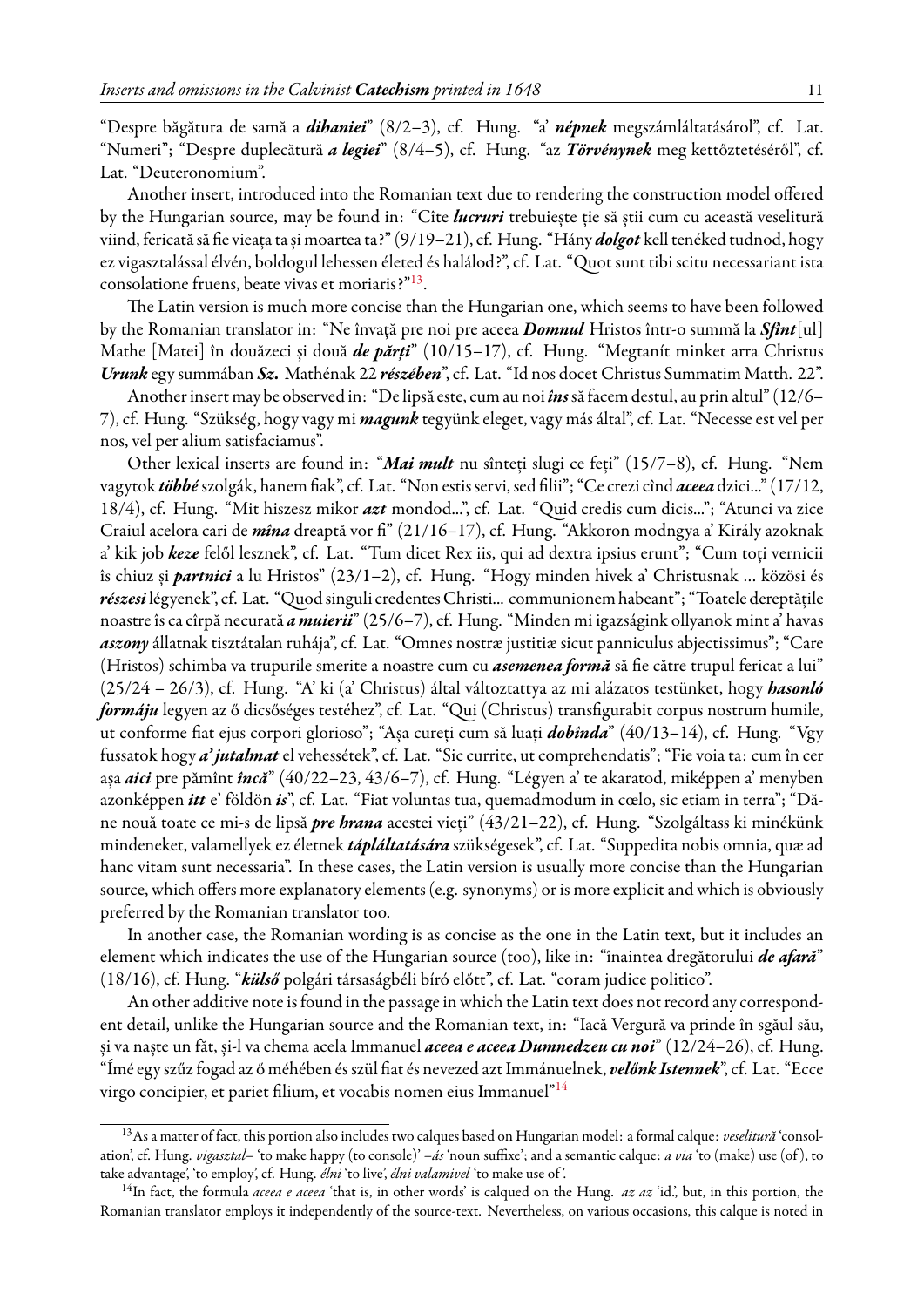Similarly, unlike the brevity of the Latin text, the Romanian wording is as detailed and explicit as the Hungarian source, in: "Că pre noi din toate păcatele noastre ne slobozește *și ne ispăsește*" (15/25 – 16/1), cf. Hung. "Mert minket minden bűneinkből meg szabadít *és üdvözít*", cf. Lat. "Quia nos salvat ab omnibus peccatis nostris"; "Oarecine numele lui de-a-fietele îl va pomeni *au îl va numi*" (34/2–4), cf. Hung. "a' ki az ő nevét hijában említi, *vagy nevezi*", cf. Lat. "qui nomen eius vane usurpaverit"; "De pre rugăciune *au rugare*" (40/15), cf. Hung. "Az imádságrol, *avagy könyörgésről*", cf. Lat. "De Precatione"; "și cum eu încă acelui șirag sunt o parte vie, *și fi voi pînă în vecie*" (22/16–17), cf. Hung. "és hogy én is annak a' seregnek egygyik élő tagja vagyok, *és lészek mind örökké*", cf. Lat. "meque vivum huius cœtus membrum esse, et mansurum".

An interesting situation represents the presence of the determiner*sfînt* 'saint', found quite consistently in the Romanian translation and which is also noted in the Hungarian version, but not in the Latin source, like in: "Patru Evangheliomuri: *Sfînt*[ul] Mate[i], *Sfînt*[ul] Marc[u], *Sfînt*[ul] Luca și *Sfînt*[ul] Ioan" (8/7–10), cf. Hung. "Négy Evangeliomok. *Sz.* Mattheé, *Sz.* Marké, *Sz.* Lukácsé és *Sz.* Jánosé", cf. Lat. "Quatuor Evangelia. Matthæi, Marci, Lucæ, Iohannis"[15](#page-11-0); "carele *Sfînt* Paul Apostol din trei Evangeliștii, din *Sfînt* Matei, *Sfînt* Marc, și din *Sfînt* Luca așa citește" (29/14–17), cf. Hung. "*Szent* Pál Apostol a' három Evangelistákbol, *Szent* Mathébol, *Szent* Markbol, és *Szent* Lukácsbol így olvas", cf. Lat. "Quam Apostolus Paulus ex tribus Evangelistis, Matthæo, Marco, et Luca sic recitat"; "Cărți a lu Sfînt Paul Apostol" (8/13–14), cf. Hung. "A *Sz.* Pal Apostol levelei", cf. Lat. "Epistolæ Pauli Apostoli" etc. Unlike the previous cases, however, these inserts are less representative, since they may reflect (also) a certain prior custom of the author or, possibly, a certain kind of standard variety of rendering these contexts.

#### *2.2.2. Omissions as translation marks*

Compared to the inserts, the amount of omissions observable in Fogarasi's text is less and they usually function as translation marks, indicating the use of the Hungarian source, since the status of *omission* from the Romanian and Hungarian texts may be established compared to its *presence* in the Latin version. In other words, the omission of a word or phrase from the Romanian translation, but which is found in the Latin text, may reflect the influence of the Hungarian model, since that very word or phrase does not appear in the Hungarian text either. Such an example is found in: "Veniți toți la mine cari v-ați ostenit" (10/1–2), cf. Hung. "Jöjjetek én hozzám mindnyájan, akik megfáradtatok", cf. Lat. "Venire ad me omnes, qui fatigati estis *et onerati*".

Similarly, the Latin version includes portions which are not found either in the Hungarian source or in the Romanian translation, which may be regarded as a sign of the Hungarian text's use in that particular passage, like in: "Ce era neputere Legiei Dumnedzeu trimise Fiul său prentru păcat, cum îndereptăciunea Legiei în noi să se umple" (12/11–13), cf. Hung. "A' mi az Törvénynek lehetetlen vala, az Isten az ő Fiát el bocsátá az bűnért, hogy a Törvénynek amaz jussa, avagy meg igazítása mi bennünk bé tellyesednék", cf. Lat. "Qui legis erat impotentia, Deus suo *ipsius* Filio misso, pro peccato, *condemnavit peccatum in carne*, ut jus ilud legis compleatur in nobis".

Both semantically and in terms of its brevity, the Romanian translation renders the Hungarian passage in: "Care (Isus Hristos) este pus nouă de la Dumnedzeu *mîndrie* și *descumpărăciune"* (16/13–14), cf. Hung. "A' ki (a' Jesus Christus) tétetett mi nekünk az Istentől *böltseséggé és váltsággá*", cf. Lat. "Qui (Christus Iesus) factus est nobis *sapientia* a Deo, justitiaque *et sanctificatio, et redemptio*".

A similar situation is found in: "Căce au pățit Hristos: *Supt* Pontius Pilatus?" (18/13–14), cf. Hung. "Miért szenvedett a' Christus Pontius Pilatus *alatt*?", cf. Lat. "Cur Christus*sub judice* Pontio Pilato passus est?".

the same context as its Hungarian formal equivalent *az az* 'that is', (also) corresponding to the Lat. *hoc est*.

<span id="page-11-0"></span><sup>15</sup>On the other hand, the Romanian fragment records the Hungarian pronunciation of the term *evangheliom* 'gospel' (instead of *evanghelie*) and of the proper names Luke and John (cf. Rom. Luca and Ioan) which are written as *Lukáts* and *János* in the Romanian text, just like in the Hungarian source.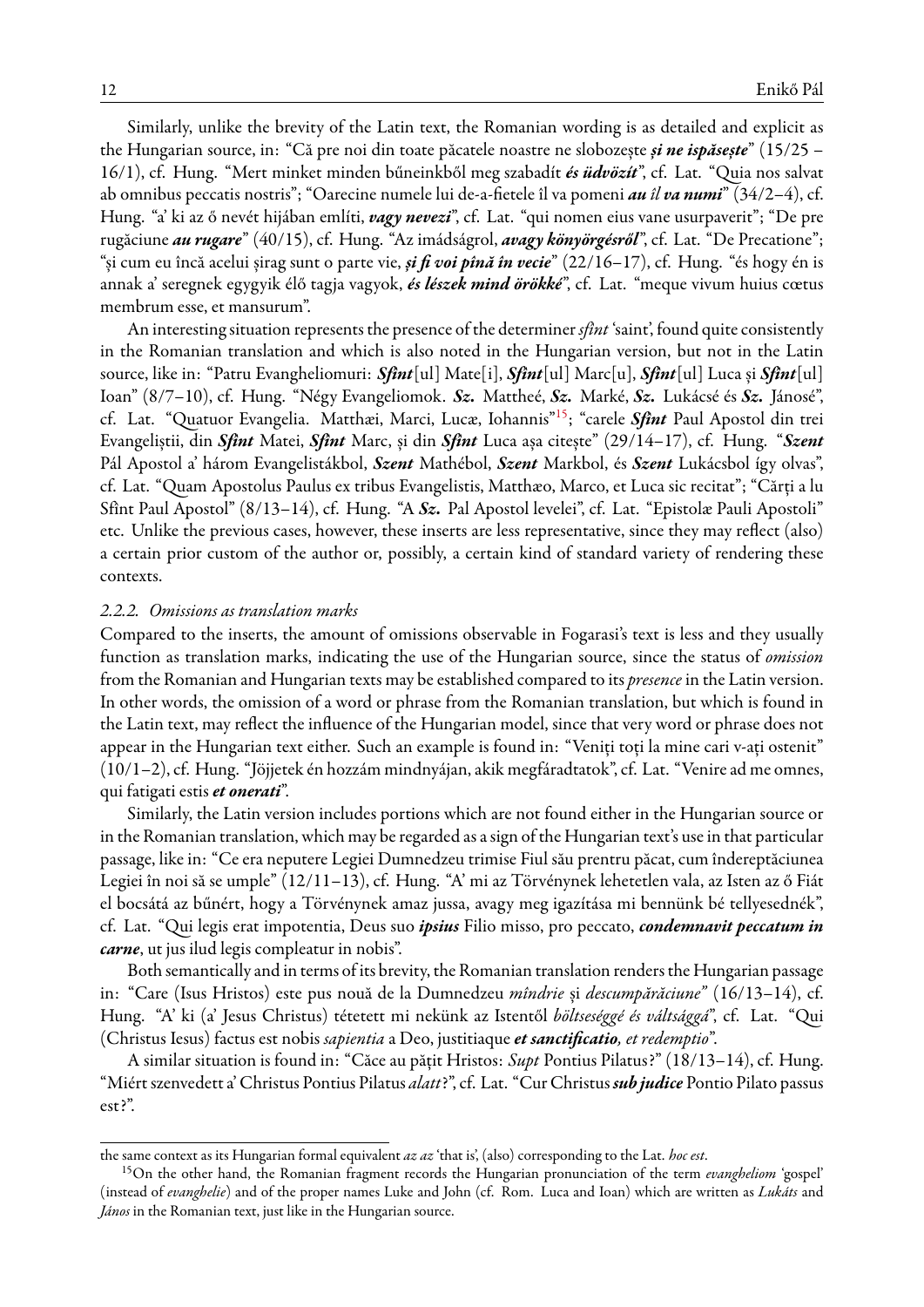Likewise, the passage is more detailed in the Latin version than in the Hungarian source, which omits certain portions, just like the Romanian translation does, in: "El (Mesia) au răbdat dureri prentru hicleniile noastre" (20/10–11), cf. Hung. "Ő (Messias) fájdalommal illettete a' mi álnokságinkért", cf. Lat. "Ipse (Messias) dolore *afficitur a defectionibus nostris*, atteritur ab iniquitatibus nostris".

# **3. Conclusions**

Taken all together, the inserts recorded in the Calvinist*Catechism* printed in 1648, as well as the omissions executed by Fogarasi reflect a certain translation "theory" of the Romanian translator, his conception of the translation act, in general, and of the functionality and availability of the two sources employed by him, in particular. In this respect, it may be observed that, on several occasions, the Hungarian source enjoys priority over the Latin text, being predominantly, if not exclusively, used in certain passages of the Romanian translation. The Latin version, on the other hand, seems to play a secondary function, being chiefly used as a subsidiary source and, perhaps, as a control or reference-text. As a matter of fact, such a hierarchy regarding the use of the two sources may be sustained on the macrostructural level of the whole translation too, provided that the evidence given by the inserts and omissions corroborate other translation marks, such as the bookish loanwords borrowed directly from the Hungarian source-text, the calques and other smaller or larger constructions which copy Hungarian morpho-syntactic patterns. The predilection for the Hungarian source may (also) be explained by the fact that Hungarian language was perhaps more accessible to the translator than Latin, which he could have mastered but superficially.

The status of inserts and omissions varies from case to case in Fogarasi's text. The units included in or omitted from the Romanian translation play different roles, but, overall, they may be grouped into two main classes, reflecting two different levels of accomplishment. Thus, some of them represent mainly immediate solutions which fall within the realm of *imitation*, since they are produced as a result of certain constraints imposed by the Hungarian source-text. Others may be included in the realm of *creation* since they appear independently of both sources, as a result of the translator's personal intervention. Both the former and the latter ones might have aimed, on the one hand, at comprehension, the translator taking into account, first and foremost, the reader he addressed his text to, and, on the other hand, at enriching and nuancing the utterance, in accordance with the addresser's and the addressee's level of competence, as well as with the availability of old Romanian language. Additionally, some of these inserts and/or omissions reflect a deliberate option of the author, while others may be attributed to "slips", in other words, to causes which are not entirely controlled by consciousness or which are possibly due to the bilingual status of the translator.

Certainly, the main cause of the majority of the inserts and omissions encountered in Fogarasi's text is the differences between the two sources employed, i.e. between the Hungarian and Latin texts. It is interesting, however, that Fogarasi's translation does not record inserts which render exclusively the Latin source, in the sense that they would not be found in the Hungarian version, or omissions which are determined exclusively by the Latin text, in the sense that the Hungarian version would include something more than the Latin and Romanian texts. In each case, the inserts and omissions are either independent of both of the sources or determined by the Hungarian source.

The findings of the present case study could be made use of from a diachronic perspective too, examining the prior and/or subsequent Romanian translations of the Heidelberg catechism, which have led to the relatively standard Romanian version thereof. Additionally, the comparative analysis of the Calvinist catechisms printed in 1648 and 1656 respectively would be of great interest, since both Romanian translations are based on the same Latin-Hungarian version of the Heidelberg catechism. Such a study could provide us more information about the criteria which governed the options of those who translated the catechisms in question and, at the same time, it could offer data regarding the reasons which determined the integral or partial use of a certain source.